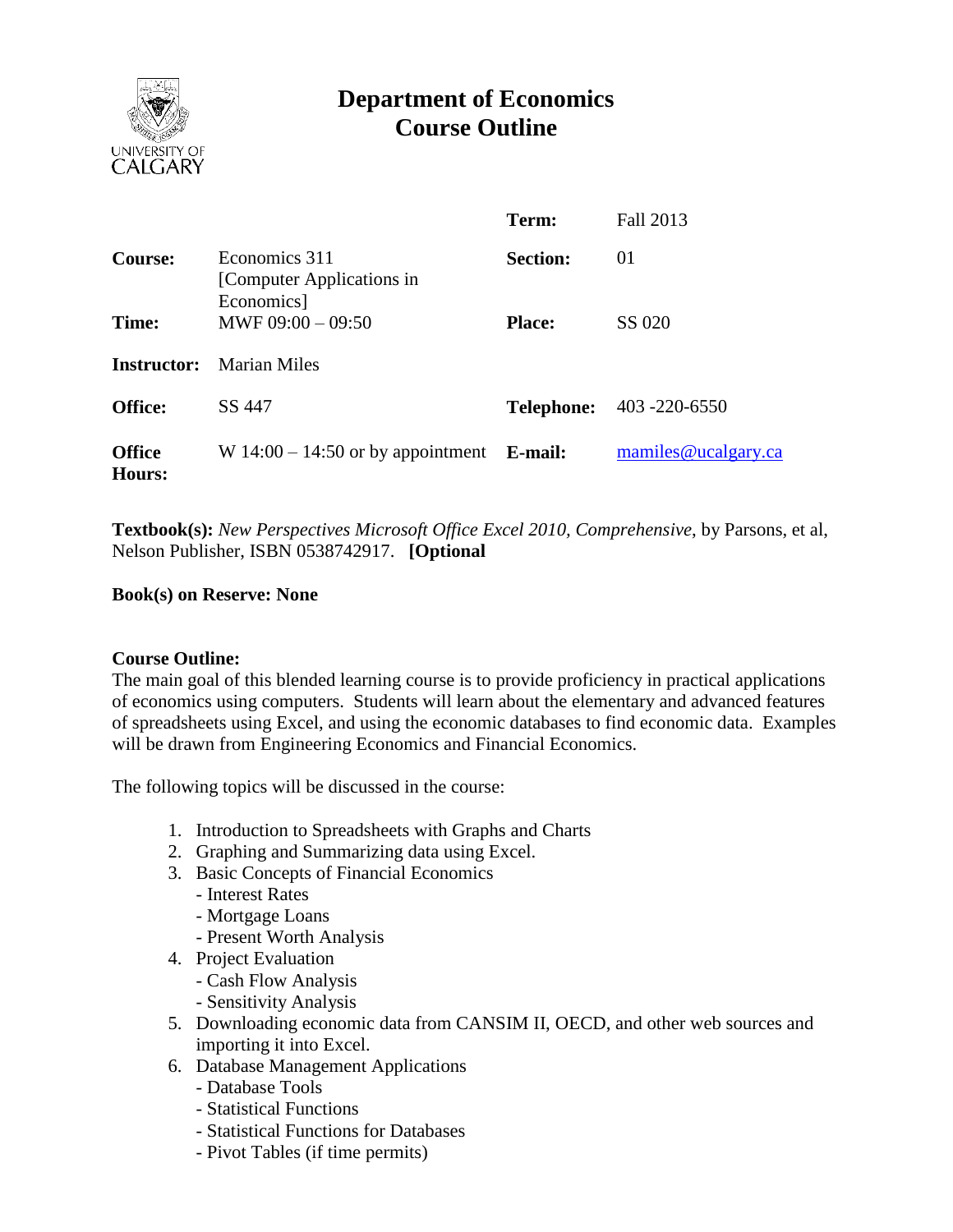#### **Grade Determination and Final Examination Details:**

| <b>Midterm Examinations</b> | 40 <sub>%</sub> |
|-----------------------------|-----------------|
| Assignments                 | 20%             |
| Final Examination           | 40 <sub>%</sub> |

Tests and final exams are marked on a numerical (percentage) basis. The course grade is then calculated using the weights indicated above, and then converted to letter grades.. As a guide to determining standing, these letter grade equivalences will generally apply:

| $A+ 95-100$       | $B = 73 - 76$ | $C-60-62$     |
|-------------------|---------------|---------------|
| $A \quad 85 - 94$ | $B - 70 - 72$ | $D+ 56 - 59$  |
| $A - 80 - 84$     | $C+ 67 - 69$  | $D = 50 - 55$ |
| $B+ 77 - 79$      | $C = 63 - 66$ | $F = 0 - 49$  |

The format and due dates of the assignments and midterms will be discussed during the first week of classes. Late assignments will not be accepted.

A passing grade on any particular component of the course is not required for a student to pass the course as a whole.

The midterms and final exam will be computer based. **No** calculators, cellphones, tablets or laptops are allowed in any midterm or final exam. There will not be any multiple choice questions on any exam.

NO deferred midterms will be given. In case of documented illness or family emergency, the extra weight will be shifted to the final examination. The Instructor should be *notified in advance* if a student will be unable to write a midterm. In any case, documentation must be provided as soon as possible (within a day or so of the missed midterm).

There will be a Registrar scheduled final examination, lasting 2 hours. The final exam will be computer based; and, will be held in a computer lab. The FULL COURSE will be covered.

All students must comply with the regulations published in the University Calendar concerning "Intellectual Honesty," "Examinations," etc.

Students' Union Vice-President Academic: Emily Macphail Phone: 403-220-3911 E-mail [suvpaca@ucalgary.ca](mailto:subpaca@ucalgary.ca)

Students' Union Faculty Representative (Arts) Phone: 403-220-3913Office: MSC 251 E-mail [arts1@su.ucalgary.ca](mailto:arts1@su.ucalgary.ca) [arts2@su.ucalgary.ca,](mailto:arts2@su.ucalgary.ca) [arts3@su.ucalgary.ca,](mailto:arts3@su.ucalgary.ca) [arts4@su.ucalgary.ca](mailto:arts4@su.ucalgary.ca)

Society of Undergraduates in Economics (S.U.E.): [www.ucalgary.ca/sue](http://www.fp.ucalgary.ca/econ)